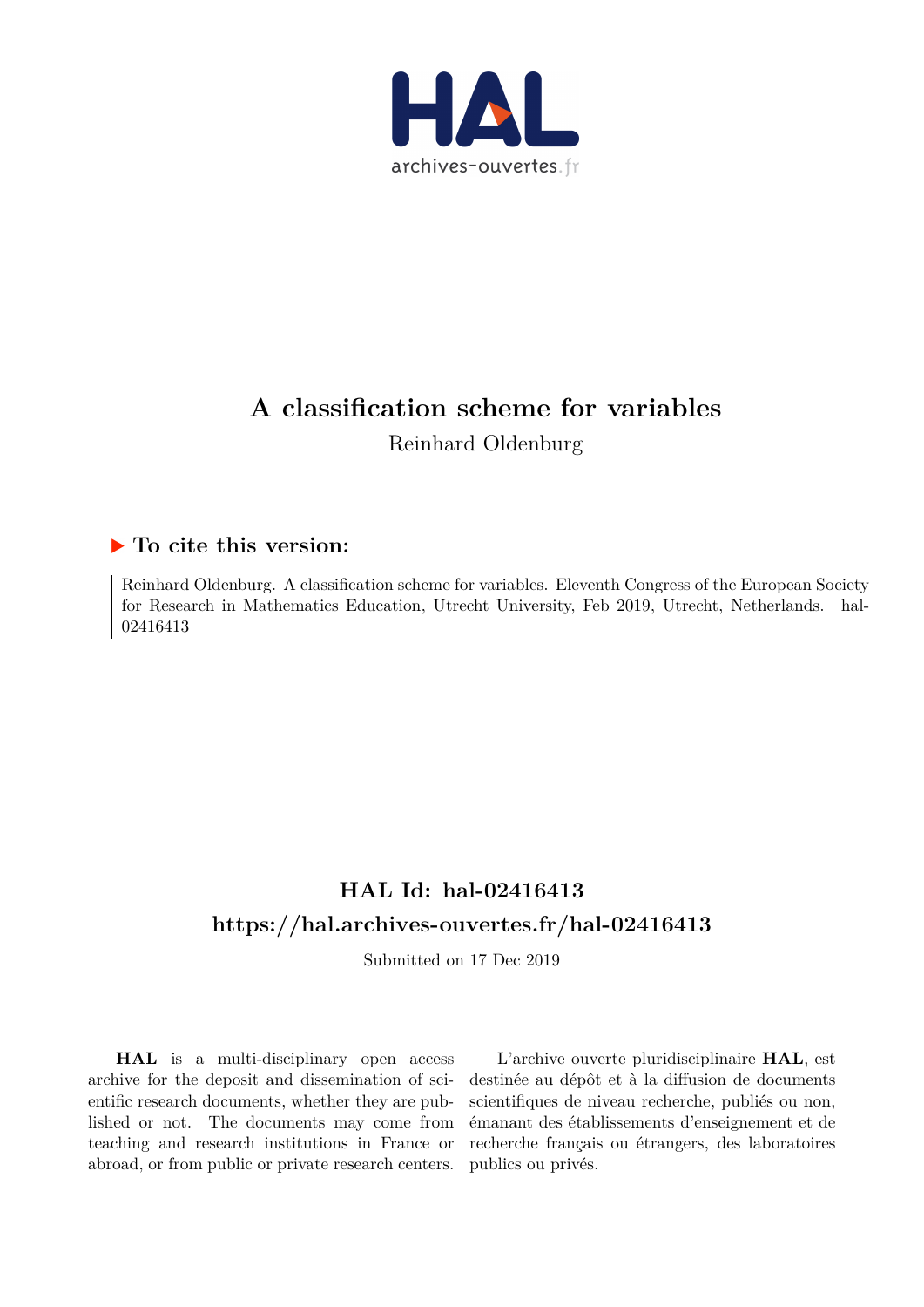# **A classification scheme for variables**

### Reinhard Oldenburg

### University of Augsburg, Germany; [reinhard.oldenburg@math.uni-augsburg.de](mailto:reinhard.oldenburg@math.uni-augsburg.de)

*This theoretical paper presents a framework for the classification of variables (as used in school) that goes beyond traditional classifications by clustering variables according to their syntactical, semantical and pragmatical properties. Moreover, the paper associates certain emotional qualities to these aspects of variables and indicated how they help in understanding students' misconceptions.*

*Keywords: Variable, semantics, classification.*

## **Introduction**

Several variable classifications have been proposed. Küchemann (1979) has distinguished empirically several ways to use letters. The question what these letters are from an ontological point of view is not in the focus. Usiskin (1988) describes four conceptions of algebra and the use of variables in each conception. The discussion of what a variable is and how it is used is mixed up. In the German speaking countries, the work of Malle (1993) has been influential who defined three aspects of variables: Variables as placeholders, as calculus elements and as objects. Ely  $\&$  Adams (2012) describe three usages of variables: unknown, placeholder, variable. Other topics of interest have been the ability to see structure and connections to computer science (Arcavi 1994; Heck 2001). A common defect of these approaches is that there is no clear distinction between the question of what a variable is and how it is used. Moreover, a perspective on the concept development is missing.

## **Linguistic as a basis**

Starting with C. W. Morris (1938) linguistics distinguishes three aspects of language: syntax, semantics and pragmatics. Syntax comprises the formal rules that govern how signs are arranged and treated. Semantics deals with the references to objects and clarifies what is meant by syntactically well-formed expressions. Pragmatics is about the use of language that is adequate in certain situations.

The syntax of languages can be described by grammars. But knowing the syntax of algebra is neither sufficient nor fully necessary to be successful in algebra (Hodgen, Küchemann & Oldenburg, 2011).

Understanding the semantics is the next building block. Semantics is about the interpretation of signs, especially it clarifies how signs refer to objects (cf. Honderich, 1995, p. 820). In algebra inadequate semantic ideas held by students are e.g. that variables stand for real world objects or that different occurrings of the same variable can stand for different objects.

The last aspect is that of pragmatics. In linguistics this is a somewhat fuzzy concept. In (Honderich, 1995) the following definition is given: "The study of language which focuses attention on the user and the context of the language use rather than on reference, truth or grammar." Levinson (2013) discusses several possible definitions, e.g. "Pragmatics is the study of those relations between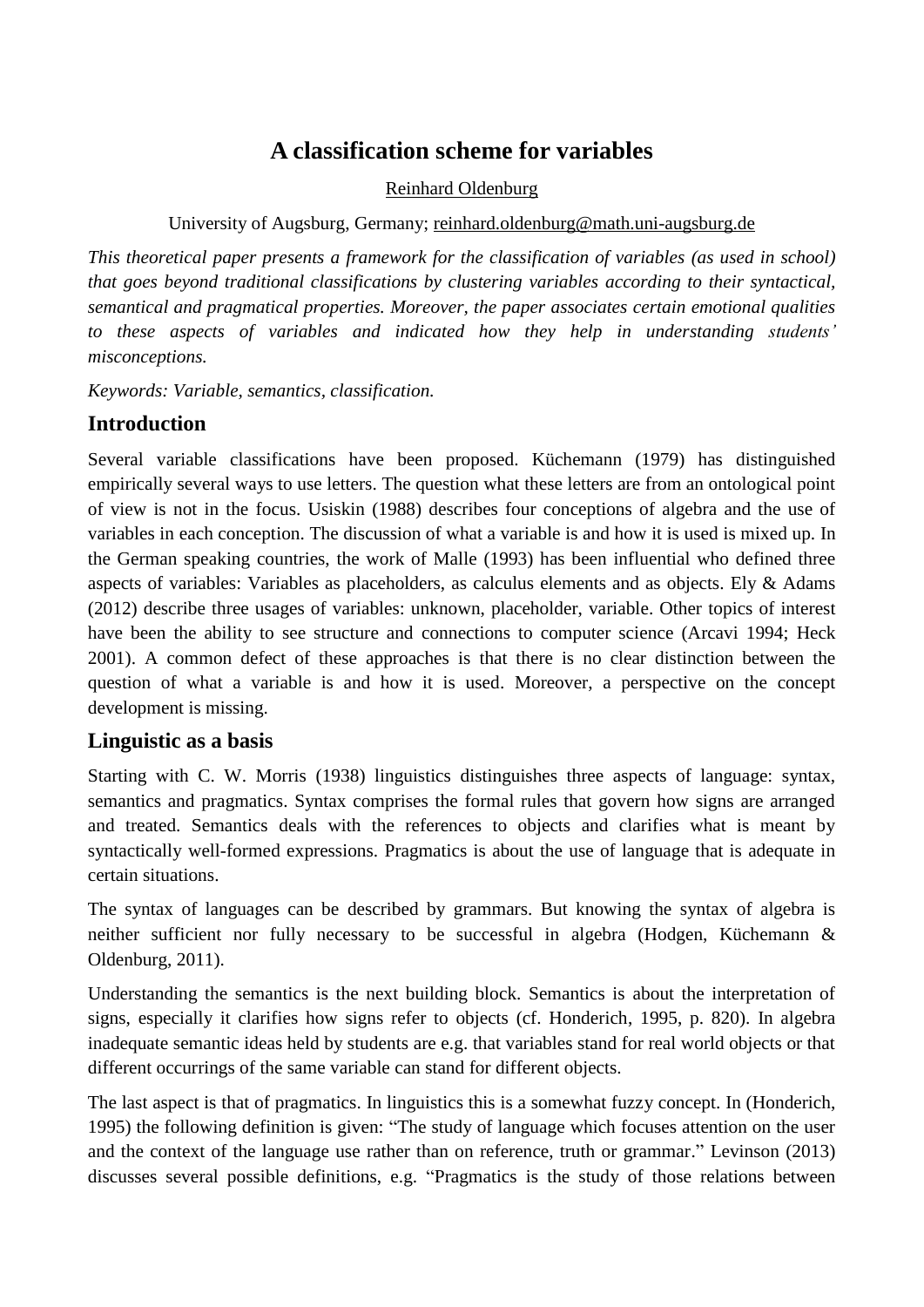language and context that are … encoded in the structure of the language."; that is, the language reaches out in a sense to link with the situation. This high-lights the importance of context!

These three aspects of language will now be used to analyze different notions in turn.

# **Detailed analysis of the concept of variable**

While a lot has been written about variables, it is not that clear what questions are answered. From the perspective of language levels one may ask three questions about variables (here variables is used in a wide sense, including all symbolic uses of letters, not just varying quantities):

- What do variables look like? (syntax)
- What do they mean, i.e. what are they and how are they related to other entities? (semantics)
- How (and to what end) are variables used? (pragmatics)

From this perspective, one sees that the various authors answer different questions. Küchemann (1979) describes how letters are *used*, but nevertheless his classification is not purely pragmatical but also semantical. Malle (1993) uses the word "aspect" and claims that all variables can be seen under each of his three aspects. This suggests that he discusses different pragmatical ways of variable use too, but in fact his aspects (placeholder, object, symbol) are semantical in nature. Heck (2001) states that variables can hardly be defined because there are so many different uses of them. Among the semantical considerations in the literature, many are somewhat unclear. One example is the conception that a variable represents a set of numbers simultaneously (Malle, 1993). As I shall show, this is at odds with sound logical semantics of variables. Summarizing, it seems that most authors give diverse answers to the question what variables are, even on the semantical level. In this paper I start from scratch and give an exposition that covers, I hope, all relevant aspects on all levels.

## **The syntax of variables**

Little is to be said about the syntactical aspect of variable: In most cases, they are letters, on others they are compound symbols such as  $x_1$ ,  $x_i$ ,  $f(x)$ . (Syntax of expressions is richer, of course.)

## **The semantics of variables**

What are variables? I have partially answered this question in (Oldenburg, 2015) and will build upon this in this paper. It turns out that there are two questions that distinguish different kinds of variables:

- 1. Is the variable a part of language used to talk about mathematical objects, or is it a mathematical object itself?
- 2. How is the variable linked to its value? Is it a container for or a reference to something?

Here "something" is typically a number or other mathematical object (e.g. vectors, functions, points).

Now, from the two 2-fold distinctions a table can be presented:

| $\sim$ $\sim$<br>. .<br>ariable<br>1S | ontainer | $\mathbf{r}$<br>Reference R |
|---------------------------------------|----------|-----------------------------|
|---------------------------------------|----------|-----------------------------|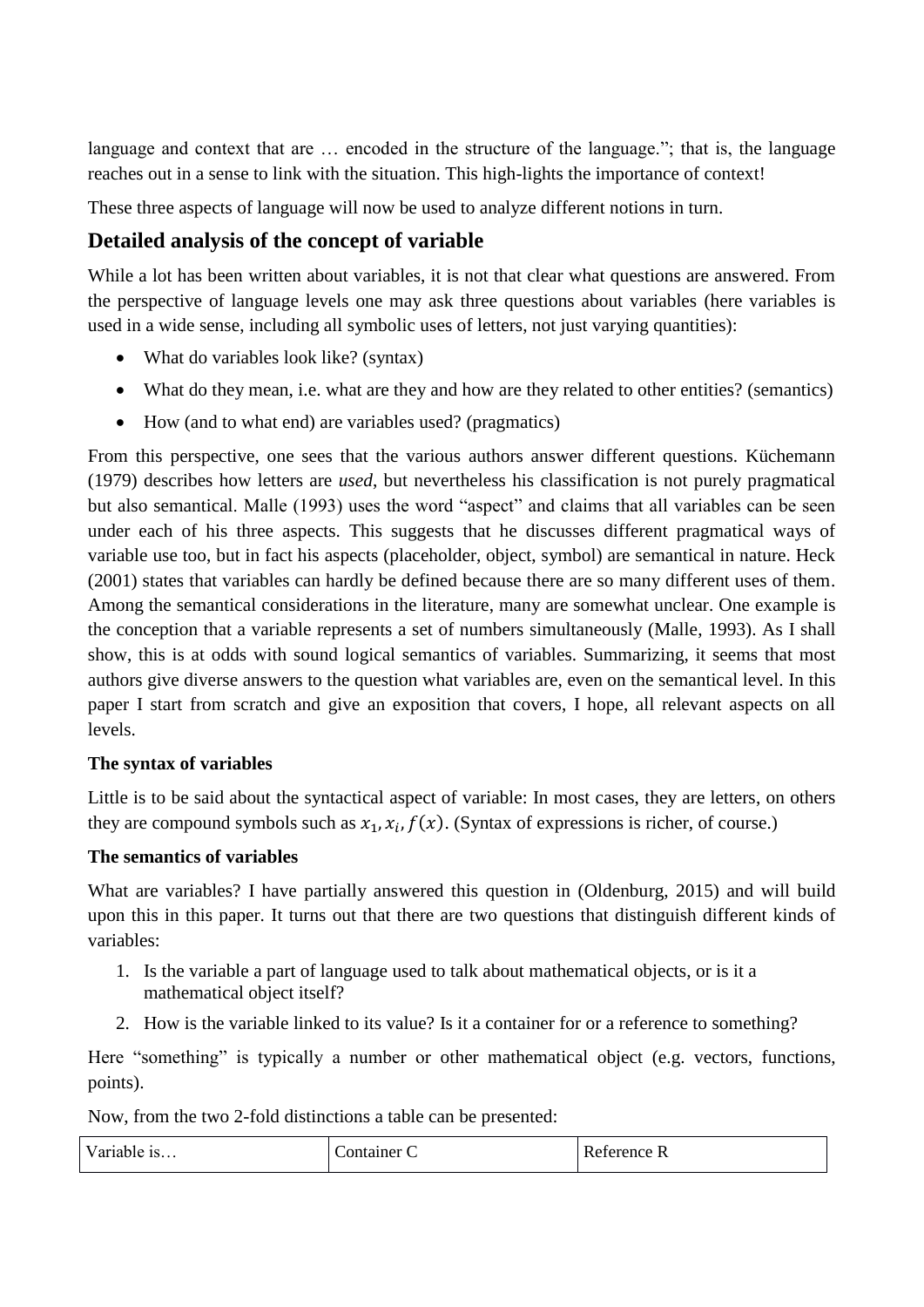| An object in its own right: OLA | Placeholder that may contain $a \mid A$ symbolic object with properties                                                                                                                                                                                                                                                                          |                                       |
|---------------------------------|--------------------------------------------------------------------------------------------------------------------------------------------------------------------------------------------------------------------------------------------------------------------------------------------------------------------------------------------------|---------------------------------------|
|                                 | number or something: OLA-C                                                                                                                                                                                                                                                                                                                       | like domain, current value etc.: OLA- |
|                                 |                                                                                                                                                                                                                                                                                                                                                  | R                                     |
|                                 | An element of the language used to $\begin{bmatrix} A & gap \end{bmatrix}$ a sentence to fill in the $\begin{bmatrix} A & symbol \end{bmatrix}$ a sentence to fill in the $\begin{bmatrix} A & symbol \end{bmatrix}$ a sentence to fill in the $\begin{bmatrix} A & symbol \end{bmatrix}$ a sentence to fill in the $\begin{bmatrix} A & symbol$ |                                       |
| speak about objects: LLA        | name of a number or something: function is to refer: LLA-R                                                                                                                                                                                                                                                                                       |                                       |
|                                 | LLA-C                                                                                                                                                                                                                                                                                                                                            |                                       |

**Table 1: Four semantical kinds of variables. (OLA=Object Level Alg., LLA=Language Level Alg.)**

Before looking in more detail on this four kinds of variables, I state the hypothesis that there are no more kinds necessary. Especially, concepts like parameters or unknowns are best distinguished on the pragmatic level as will be explained in the next section.

The distinction in this table separates kinds of variables by ontology: They are different not only in their usage but in their being, as I shall show. Yet, all these four kinds are variables in the sense that variables used in mathematics books can be classified into this table and all cells are non-empty.

The upper row (variables as objects) will be called object level algebra (OLA) and the lower row language level algebra (LLA). With this distinction I build on the one of (Oldenburg 2015) but using a somewhat adapted terminology. Moreover, the columns are abbreviated by an appendix C (container) or R (reference) so that the four cells are OLA-C, OLA-R, LLA-C, LLA-R.

OLA-C: Given the equation  $5+\sqrt{ }=8$  one inserts 3 into the placeholder to get  $5+\sqrt{3}=8$ . Here the placeholder contains the number, and it is a real object. It still exists after insertion of the number and one may move it around, e.g. to get  $\left|3\right|$  +5=8. One could operate on these objects, e.g. by drawing different kinds of boxes and moving them as in  $\mathbb{S}$ + $\Box$  =  $\Box$ + $\mathbb{S}$ . This kind of variables are sometimes introduced by textbooks using ten metaphor that the variable is a match box (an object) that contains a certain number of matches – the variable's value.

LLA-C: Given the equation  $5+$  =8 one replaces the placeholder to get  $5+3$  =8. Here the placeholder was only a language element, a marker of a spot to complete an expression.

LLA-R: Variables are like flexible names, they name some objects, but are not objects themselves. A typical example is given in Fig. 1: Variables there are letters that refer to certain values - they have no further properties, they are just names that link to (i.e. refer to) a value.

2 Übertrage die Tabellen ins Heft. Setze für z sowie a, b und c die angegebenen Zahlen ein. Vergleiche die Ergebnisse in den Spalten.

|  | $2 \cdot z$ | $7-z$ | $4 \cdot z + 2$ | U |                  |              |    | a b c $a \cdot b + c$ $a + b \cdot c$ $a \cdot c + b$ |  |
|--|-------------|-------|-----------------|---|------------------|--------------|----|-------------------------------------------------------|--|
|  |             |       |                 |   |                  | 3)           |    |                                                       |  |
|  |             |       |                 |   | $2 \overline{3}$ | 4            | 10 |                                                       |  |
|  |             |       |                 |   | 4                | $\mathbf{r}$ |    |                                                       |  |
|  |             |       |                 |   |                  |              |    |                                                       |  |

**Figure 1: LLA-R use in a German grade 5 school book (Formel 5, Buchner Verlag)**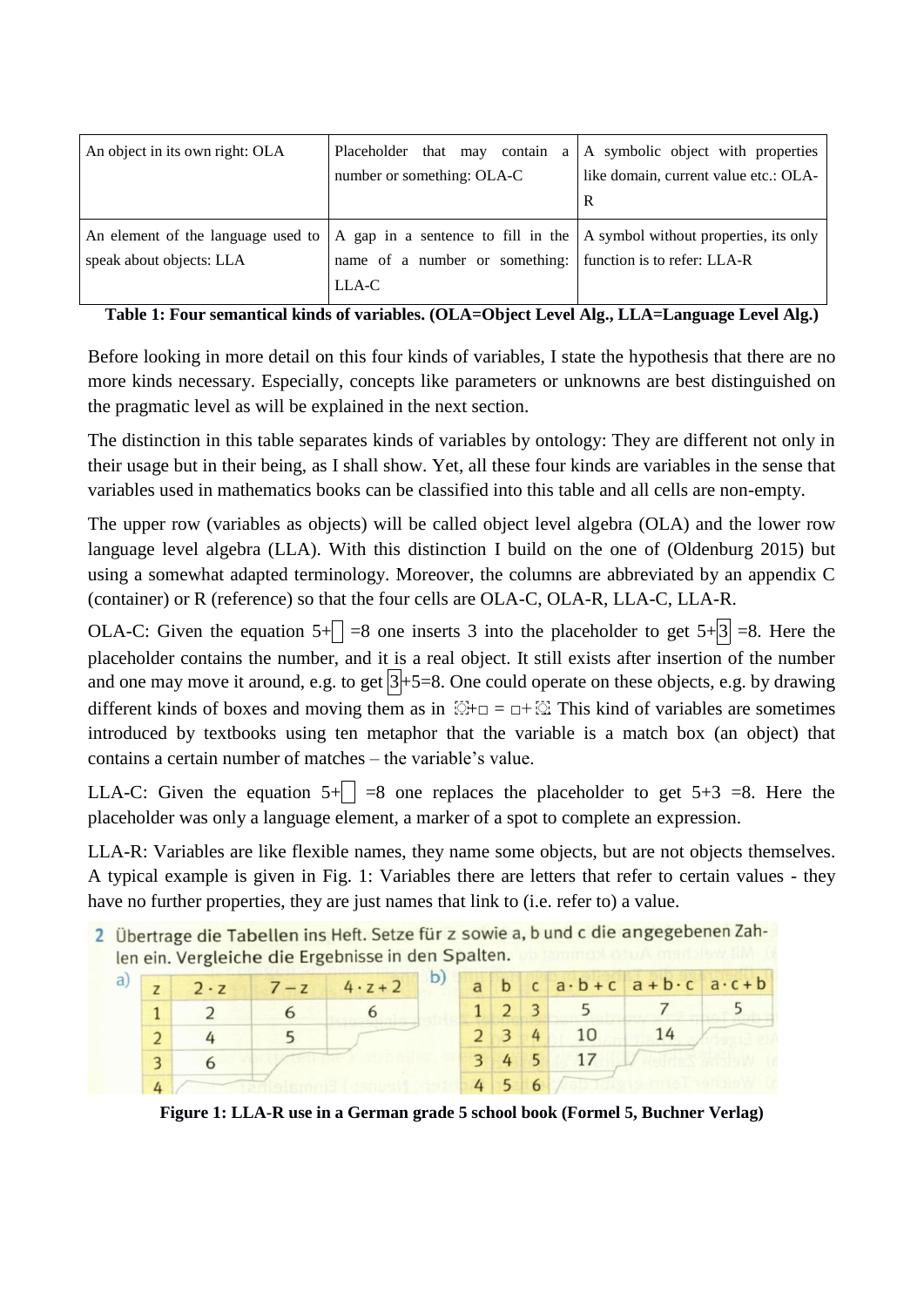OLA-R: Consider the idea of variation with typical questions such as "how do *x* and *y* change together?" If  $x, y$  where just (not yet fixed) names for numbers in the sense of LLA-R, then one could substitute them with their referents, but it would be senseless to ask e.g. " how do 5 and 9 change together?". Hence, these are objects of thought with their own properties. The same holds true in sentences like "*x* increases".

This distinction solves question 1 from above: In case of LLA, the set  $\{x, y\}$  (over  $\mathbb{R}$ ) has one or two elements (numbers), depending on  $x = y$ , in OLA it has two elements, namely two variables (that may have the same value).

Note that the standard view of mathematical logic – basically coined by Tarski, see (Tourlakis,  $2003$ ) – is that of LLA-R<sup>1</sup>. In modern logic, variables are syntactical elements of the language of logic. The semantics is defined in terms of interpretations which link each variable to an object it refers to. It should be noted that every horizontal row of Figure 1 gives an interpretation for the variables of the expression so that this seemingly abstract concept from logic is very graspable for students.

LLA variable are used in most programming languages  $(C, Java^2, Python, Prolog)$ . Most variables are of reference types, but not all.<sup>3</sup> That most programming languages don't use OLA follows from the simple fact, that the symbols (the variable names) are usually not contained in the compiled binaries and that they cannot be stored in data structures (only their values can). In contrast, the languages of computer algebra systems usually allow variables to be stored in lists and sets and so they are (first class, in computer slang) objects and hence OLA variables. This argument is technical, but it shows several important things: First, the distinction can be clearly applied in this area. Second, it lies not in the eye of the observer what kind a variable is, it is not a question of how the variable is used or viewed, but it depends on the way semantics is realized by the language. Third, taking into account the details given in the footnote one sees that all four kinds are realized in languages.

A tricky point comes from the fact one may have LLA-variables that refer to OLA-variables. This is the case e.g. when one considers polynomial rings: In a formula like  $p = 2x^2 - 1 \in \mathbb{Z}[x]$  the p is a language reference LLA-R while  $x$  is an object in the sense of OLA, because the domain of objects is  $\mathbb{Z}[x]$ . Note that the variable x of  $\mathbb{Z}[x]$  cannot be LLA, because it can be assigned as a value to

1

<sup>1</sup> There has been some discussion about LLA-C as an alternative to LLA-R for variables in first order logic, see (Quine, 1974) for a thoughtful discussion which finally rejected LLA-C. This discussion is interesting from an educational point of view, but I have to skip it due to limited space.

<sup>2</sup> In Java, a statement like int n=1; clearly defines a LLA-R variable. However, there is a subtle trick to have a kind of OLA-C variable: Integer m= new Integer(5); defines a LLA-R variable m which refers to an unnamed object which is in fact a OLA-C variable, namely a container for a value.

<sup>3</sup> For example in the C programming language one may define the maximum of two numbers either by a function int max(int a, int b) {return a>b?a:b} or by a macro #define max(a,b) {a>b?a:b}. In the first version a and b are LLA-R, in the second LLA-C variables.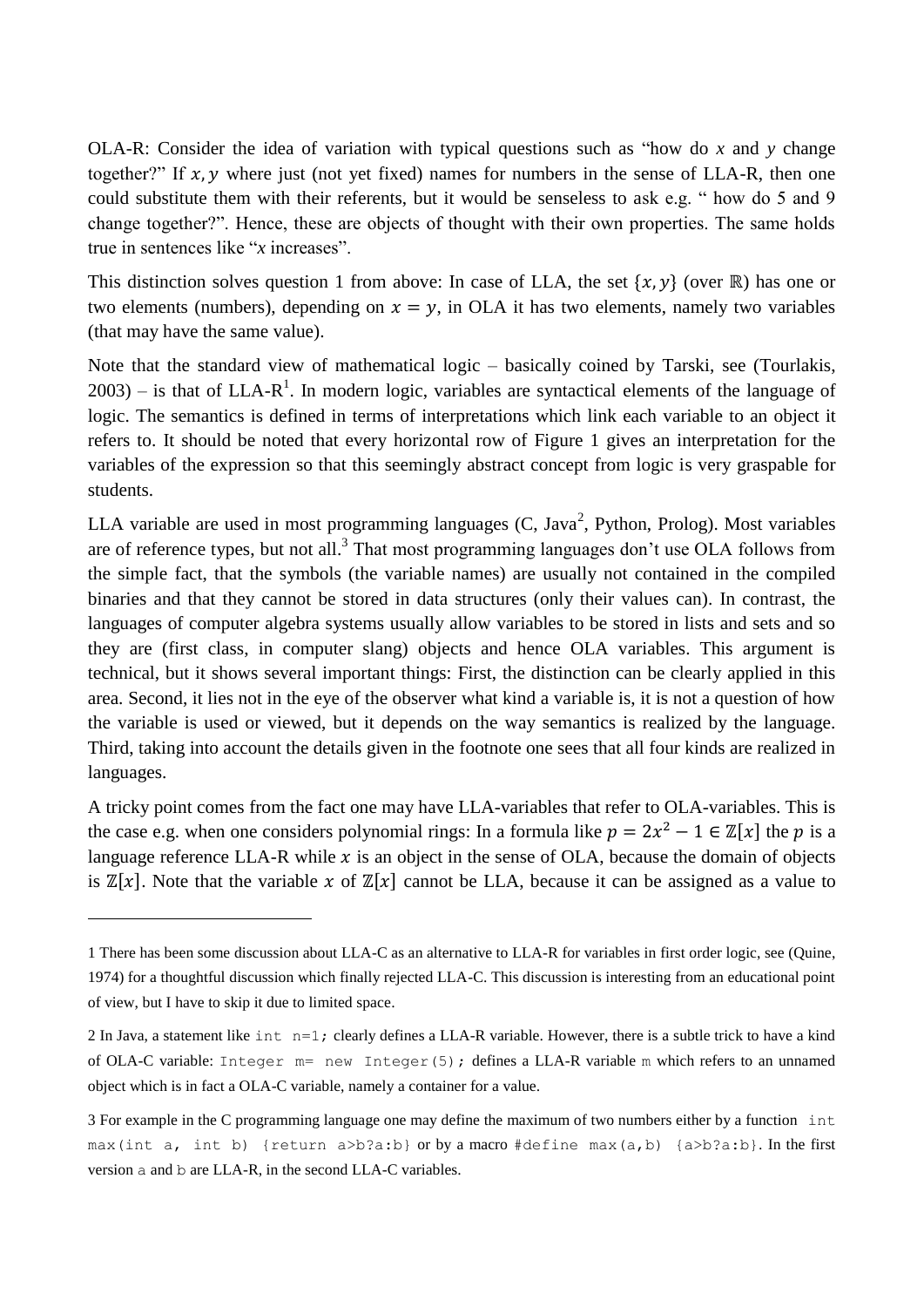other variables. Moreover,  $x^2 + x \in \mathbb{Z}_2[x]$  cannot be build up from a LLA variable, because for all objects from  $\mathbb{Z}_2$ that x may refer to or stand for or contain, the value is 0:  $1^2 + 1 = 0$ ,  $0^2 + 0 = 0$ . Thus, if x was just a language element that refers to some element of  $\mathbb{Z}_2$  then this polynomial would be just 0.

While for logic that deals with established math LLA-R (where some special domains like the polynomials my contain OLA-R variables) is sufficient, I suppose that in the process of developing mathematics the upper row is important as well and I suppose that learners initially have least problems with OLA-C (match box metaphor). This is also supported by the following empirical observation: When asking students, teachers and mathematicians what they see in their mind after inserting the solution into  $5+$  =8, most students say 'three in the box', teachers are undecided and most mathematicians opt for 'three without box' – supporting that this is a question of expertise level.

One should note that these different kinds of variables are present in the literature, but it seems that they are mixed up with the use of variables (which I will deal with in the next section) and on the other hand, often authors claim that one view is the correct one, while the claim of this paper is that these are different kinds of variables. Container types being typical for young learners while the reference types are more common among educated mathematicians. Within the reference types the two kinds of variables (OLA-R, LLA-R) is changing according to the development status of the theory. The object variables are more typical for math in the phase of development, while the language view is typical, when the domain of objects is completely understood and wellconstructed.

This subsection closes with some quotes that illustrate how different researchers' positions can be located within the theoretical framework outlined above. Bardini et al. (2005) take the view that variables are objects (in the sense of OLA-R): "In the generalization of patterns, letters such as '*x*' or '*n*' appear as designating particular objects - namely, variables. A variable is not a number in the arithmetic sense. […] A variable is an algebraic object.". Moreover, they distinguish different kinds of these objects: "Yet, the algebraic object 'variable' should not be confounded with another algebraic object –the 'unknown'". For Linchevski (2001), on the other hand, variables are transparent language elements in the sense of LLA, not objects in their own right: "Operating on and with the unknown implies understanding that the letter is a number. It does not only symbolize a number, stand for a number, and it does not only tag/label/sign for an unknown number." (p. 143). Epp (2005, p. 54) states: "variables are best understood as placeholders", which follows the standard mathematical logic but may be problematic in educational contexts. Summing up, there is no consensus of what variables are, but I claim that the four types constitute a sound basis for didactical research.

#### **The pragmatics of variables**

What most publications on variables discuss, is not what variables are (the semantics), but how variables are used, in what context and for what purposes, i.e. the pragmatics of variables.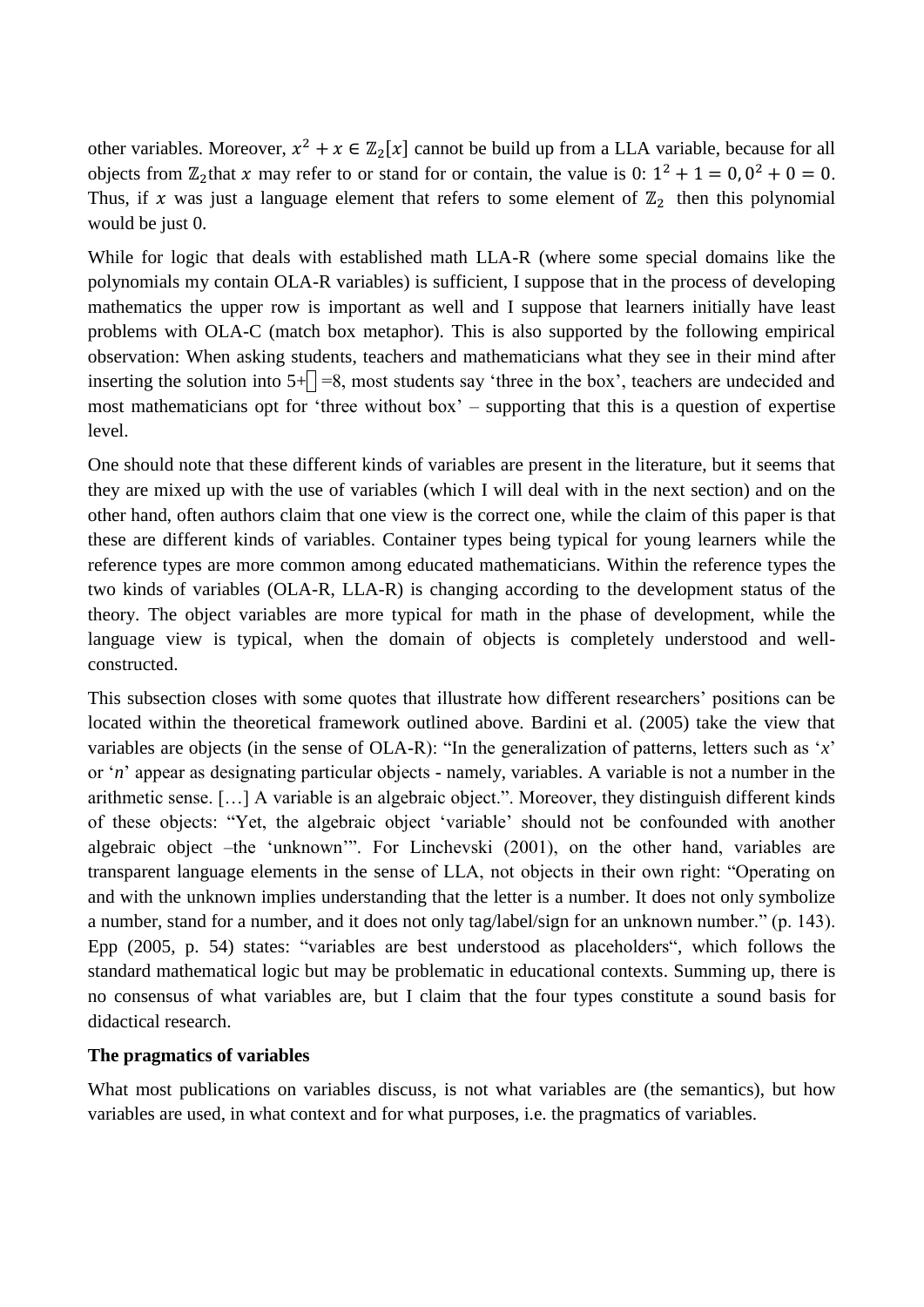A pragmatical distinction from the logic literature that plays only a modest role in educational texts is that between bound and free variables. The point here is simply that the quantification does not alter the variable. The variable itself has the same semantics, regardless of it being free or bound.

There is, however, still a lot to say about the pragmatics of variables. Let's first make a detour into research on computer science education. Sajaniemi (2002) has introduced the notion of a "role of a variable" in (procedural) programming languages. He identified (by analyzing code written by a large number of programmers) several roles, e.g. fixed value (constant), stepper (stepping through a succession of values), follower (a variable that always gets its new value from the value of another variable), most-wanted holder (a variable holding the best value encountered so far). All these roles can be taken by the very same variables of a programming language. The variables' semantics is fixed by the language – the difference here is thus not on semantics but on the pragmatical level. Sajaniemi found that explicitly teaching these roles to novice programmers boosts their learning process. It seems likely that the same may be achieved in mathematics education.

So, what could be variable roles in elementary algebra? The literature gives many hints on this and without tracing back every role to the various studies that have dealt with it, I'll simply present:

- Variable used as a fixed number:  $r=5$ ,  $\pi=3,141...$  often such variables are called constants or parameters, depending on the extent to which one expects their reference to be changed.
- Unknown. A number (or more general object) that is (not yet) known
	- o It may be a number to be detected (e.g. as the solution of an equation nonuniqueness causing some troubles eventually).
	- o It may be a reference used to argue about it ("tentative number"), e.g. the length of some segment in a construction.
	- General number: A reference to or container for many possible values. This can be:
		- o an open form (e.g. an odd number  $2n + 1$ ,  $n \in \mathbb{N}_0$ ).
		- o a changing quantity (e.g. the value of an observable (like time, charge, money,…)).

It is a nice exercise to go through all these uses and imagine how they can be realized on the semantical bases of each of the four types of variables.

### **Some more issues**

Working successfully on problems requires competences on all three aspects. To illustrate this, I take the example to choose between two car rental offerings with ingredients like base price and a price per driven kilometer. On a pragmatical level one asks: What is the adequate mathematical tool? Table, graph, equation, inequation? Let's choose the latter. Then to semantics: Reference to relevant quantities are to be fixed: Let  $n$  be the number of kilometers to be driven. Then the prices of the two offerings are linear expressions in  $n$  and the condition that the first offering is better is e.g.  $50 + 1.5n < 30 + 2n$ . Now it comes to syntax (transformation according to rules). At the end one goes back to semantics (the meaning is to be clarified) and pragmatics (is it useful after all?).

The structure of this is displayed in the following table.

| <b>Phase</b> |         |  |  | U |
|--------------|---------|--|--|---|
| Aspect       |         |  |  |   |
| Situation    | Problem |  |  |   |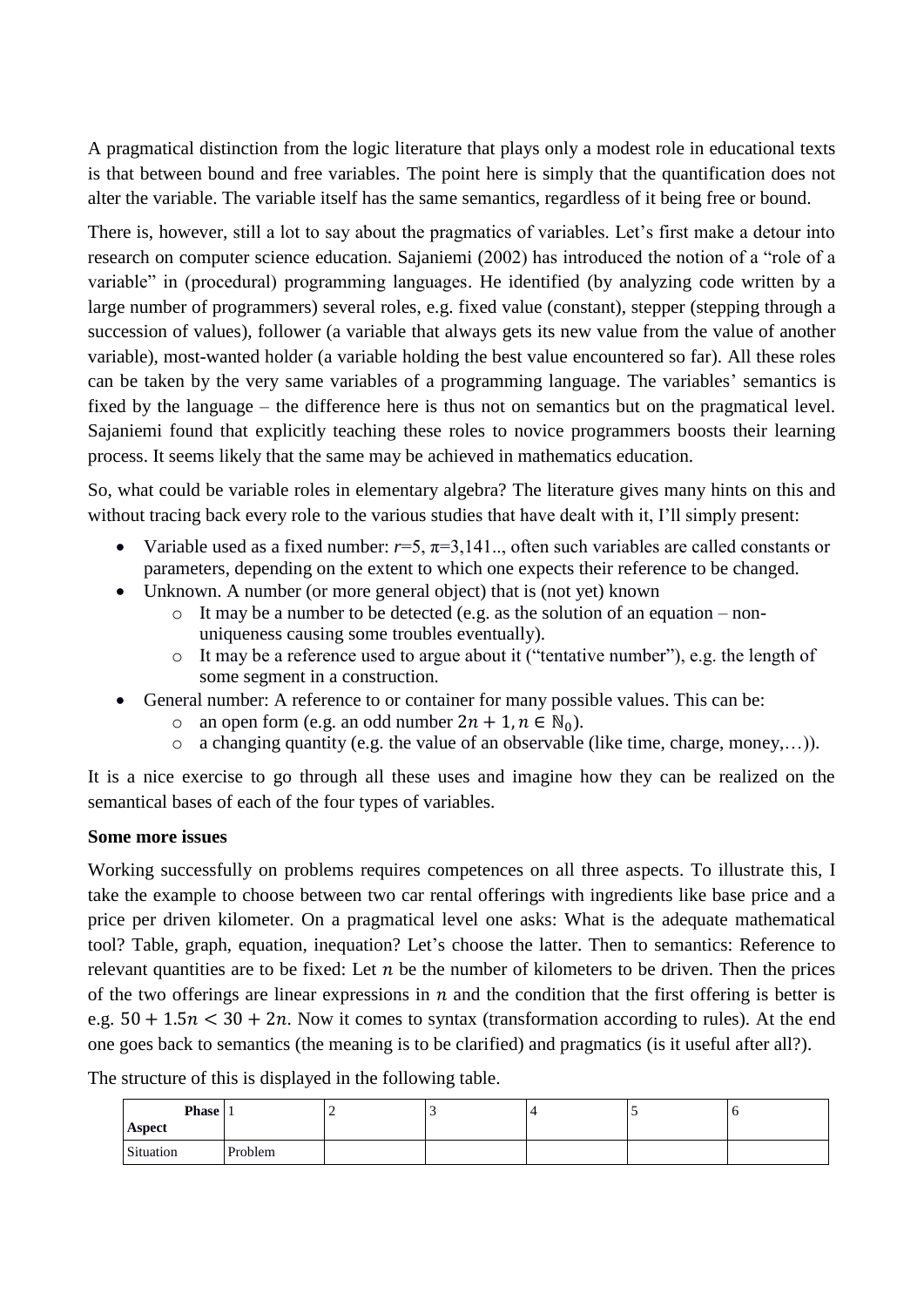| Pragmatics                                      | Choice of math |                |               |                | Application |
|-------------------------------------------------|----------------|----------------|---------------|----------------|-------------|
| Semantics                                       |                | Fix references |               | Interpretation |             |
| <b>Syntax</b>                                   |                |                | Work formally |                |             |
| Table 2. Dhagaa af mathamatical nuablem salving |                |                |               |                |             |

In each phase the higher aspects guide work on the lower ones. The situation guides the pragmatical decisions and they in turn the semantical decisions. Finally, syntactical work is guided by semantics.

There is a certain analogy with the modelling circle of (Blum  $\&$  Leiss 2005). This is not by accident: Modelling is essentially a translation process and hence language aspects come into play. Setting up the real world model requires pragmatic arguments, setting up the mathematical model is a semantical activity. Working inside a formalism is syntactical. When going back to real world, semantical issues come in again and in validation one has to deal with pragmatical issues.

One may object that assigning the labels syntax/semantics/pragmatics to the modelling circle does not give new insights but just groups together phases that are labeled by more specific concepts from the modelling theory such as mathematicising and validation. However, combined with the table above one may get a deeper understanding of the control flow inside modelling processes.

### **Emotional dimensions**

The theory of somatic markers (Damasio, 1996) assigns emotions the task to guide decisions. The word "decision" has been used in the presentation above several times. This is not by accident. Doing math means taking a lot of decisions, e.g.: Table or Graph? Introduce one or two variables? Factorize or expand? To decide quickly on such cognitive questions emotions are important. Teacher experience is that students hold strong feelings for certain mathematical objects or situations. Research on emotions and math is mostly devoted to negative emotions (fear) and not specific to mathematical objects itself (cf. discussion in Trezise & Reeve (2014)). Trezise and Reeve view this as a shortcoming and they investigate emotional influence on doing algebra, not the direct connection between mathematics and emotions. However it seems plausible that there are emotions (in the generalized sense of (Silvia, 2009)) aligned with specific mathematics. I suggest:

| Aspect     | <b>Emotion</b> (al source)             | Examples of situations with positive $(p)$ and negative $(p)$<br>emotions                                   |
|------------|----------------------------------------|-------------------------------------------------------------------------------------------------------------|
| Pragmatics | Utility                                | p: full decision tree, that handles all cases gives satisfaction<br>n: Table that misses some obvious cases |
| Semantics  | Logical soundness, clarity             | p: successful check<br>n: paradoxes                                                                         |
| Syntax     | Beauty, well-formedness,<br>conformity | n: $3(4+)$ ) looks, broken <sup><math>\epsilon</math></sup><br>p: $1+x+x^2+x^3$ looks well ordered          |

#### **Table 3: Language aspects and emotions**

While this table cannot discuss the issue completely (e.g. neglects individual differences) I suppose that the role of emotions in guiding algebraic actions might provide a deeper understanding of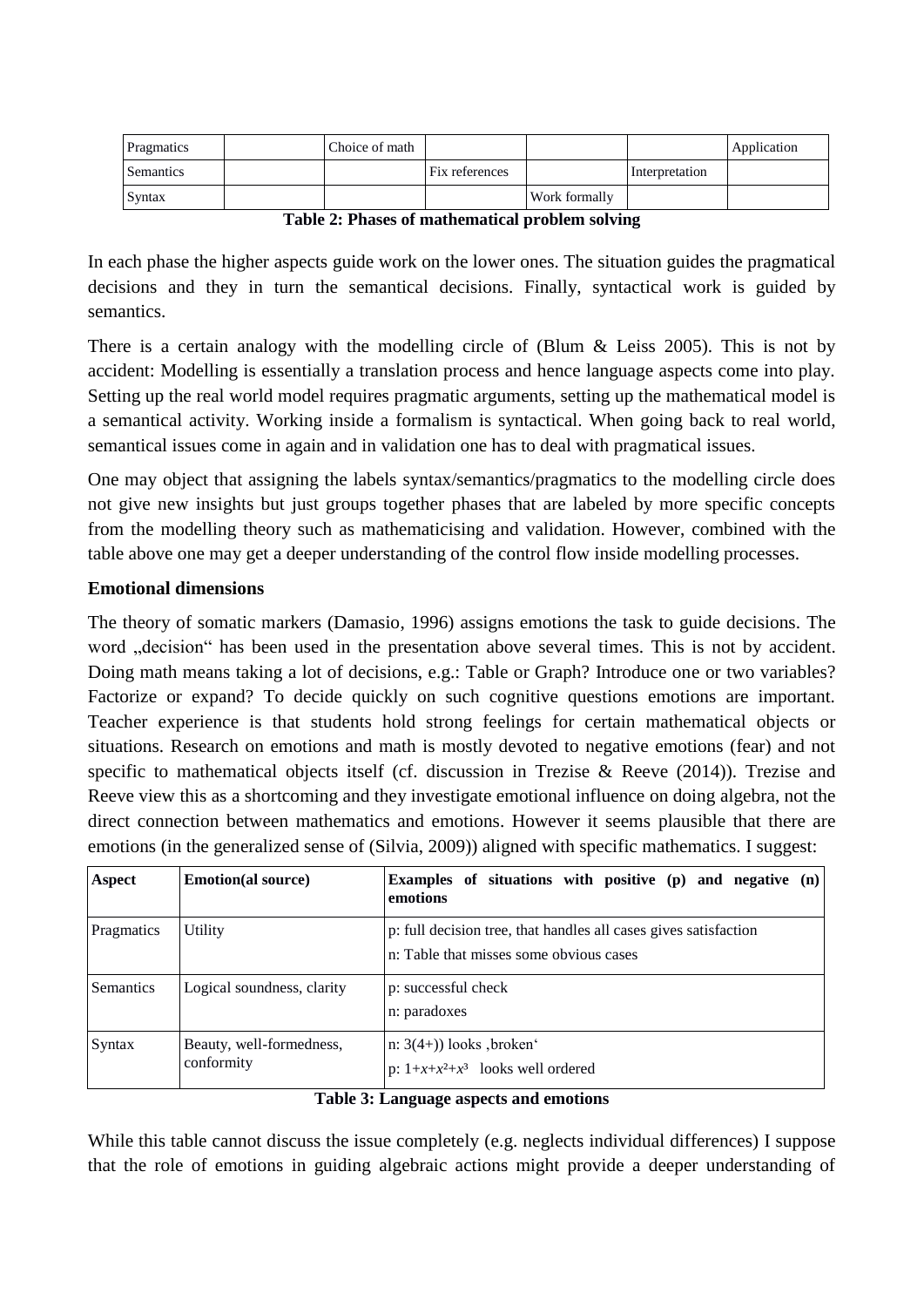algebraic thinking. Research mathematicians use the words beautiful/ugly very often. Related is the notion of algebra sense (e.g. Arcavi, 1994) that may have an emotional basis too.

#### **More algebraic examples**

Here I show that linguistic levels are useful in interpreting students' errors. Consider the task to set up and solve an equation for this situation: "There are 84 balls of two colors and there are 10 more red than blue." It was found that even university level teacher students had problems of 3 categories: 1<sup>st</sup>: Pragmatic difficulties: Use of function (e.g.  $f(r, b) = r + b + 10$ ) or other inadequate math.

 $2<sup>nd</sup>$ : Semantic difficulties: Many students worked with unclear references, e.g.  $r + (r + 10) = 84$ .  $3^{rd}$ : Syntactic difficulties: E.g. from the correct system  $b + r = 84, r = 10 + b$  one student concluded  $r = b - 84$  and thus  $b - 84 = 10 + b$  which, surprisingly, turned out to have no solution.

#### **References**

- Arcavi, A. (1994). Symbol sense: Informal sense-making in formal mathematics*. For the Learning of Mathematics*, *14*(3), 24–35.
- Bardini, C., Radford, L., & Sabena, C. (2005). Struggling with variables, parameters, and indeterminate objects or how to go insane in mathematics. In H. Chick & J. Vincent (Eds.), *Proceedings of the 29th Conference of the International Group for the Psychology of Mathematics Education* (Vol. 2, pp. 129–136). Melbourne, Australia: PME.
- Blum, W., & Leiss, D. (2007). How do students and teachers deal with mathematical modelling problems? The example Sugarloaf and the DISUM project. In C. Haines et al. (Eds*.*)*. Mathematical modelling: Education, engineering and economics*. ICTMA12 (pp. 222–231). Chichester, UK: Horwood.
- Damasio, A. (1994): *Descartes' error: Emotion, reason, and the human brain*. London: Random House.
- Ely, R., & Adams, A. (2012). Unknown, placeholder or variable: What is *x*? *Mathematics Education Research Journal, 24*, 19–38.
- Epp, S. (2011). Variables in mathematics education. In P. Blackburn, H. van Ditmarsch, M. Manzano, & F. Soler-Toscano (Eds.), *Tools for teaching logic* (pp. 54–61). New York: Springer.
- Heck, A. (2001). Variables in computer algebra, mathematics and science. *Int. J. Comput. Algebra Math. Educ. 8, 3*, 195–221.
- Hodgen, J., Küchemann, D., & Oldenburg, R. (2013). Syntactic and semantic items in algebra tests – a conceptual and empirical view. In B. Ubuz, Ç. Haser, & M-A. Mariotti (Eds.), *Proceedings of the Eighth Congress of the European Society for Research in Mathematics Education (CERME 8)* (pp. 500–509). Ankara, Turkey: Middle East Technical University and ERME.
- Honderich, T. (Ed.). (1995). *The Oxford companion to philosophy*. Oxford: Oxford University Press.